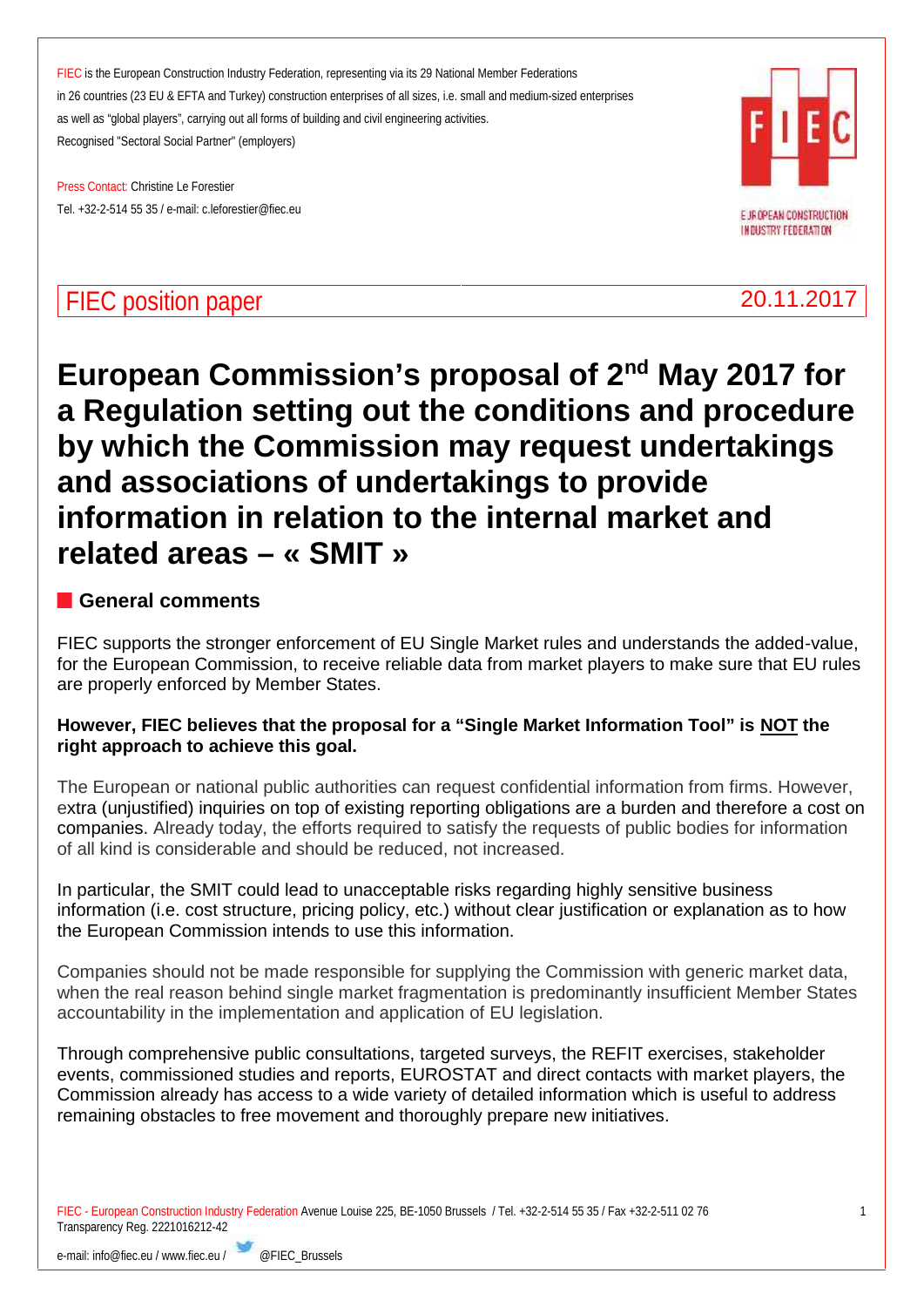Press Contact: Christine Le Forestier Tel. +32-2-514 55 35 / e-mail: c.leforestier@fiec.eu



Valuable information can also be collected from companies that provide their information to business portals such as Points of Single Contact, Product Contact Points, the (to be set up) Digital Single Gateway, the Enterprise Europe Network or even via SOLVIT.

Moreover, Member States should be more helpful and comprehensive in sharing national market information with the Commission, such as the information collected through TRIS (notification procedure for national technical regulations) or the Internal Market Information (IMI) system. This might be an additional source of information to help paint a detailed bigger picture.

On the contrary, if companies supply the data requested by the Commission, but the companies in question do not have sufficient knowledge about the host market, the Commission may propose legislative action based on incorrect and misleading data.

- **In conclusion, the proposal for a Single Market Information Tool (SMIT) is not the right approach and should be profoundly reconsidered, or otherwise fully rejected.**
- **The "condition sine qua non" is that companies provide the requested information on a VOLUNTARY basis. In particular, companies should NEVER be OBLIGED to provide such commercially sensitive and confidential information.**
- **Consequently, the SMIT should neither place sanctions on companies who do not submit information, nor on those who submit – involuntarily – incorrect, incomplete or late information. The spirit of information sharing should remain cooperative.**

# **Specific comments on the Explanatory Memorandum**

FIEC disagrees with the following statement: "*This proposal does not aim at creating new enforcement powers for the Commission (…)*." (page 2). On the contrary, we are convinced that this proposal DOES create new enforcement powers for the Commission in numerous new areas, while it is now restricted to very specific areas (i.e. competition cases).

FIEC cannot accept the following paragraph: "*The proposal allows the Commission to impose penalties on undertakings or associations of undertakings (…). Any Commission decision imposing penalties would be subject to judicial review*." (page 5). We are convinced that the compulsory character of the procedure and the imposition of penalties are not proportional to the goals. This is why we ask to delete the entire Chapter III (articles 9 to 13) of the proposal (see proposed amendments here below).

Last but not least, we would like to recall that the Legal Service of the Council is of the opinion that the present proposal cannot be validly based on any of the legal bases cited by the Commission<sup>1</sup>.

 $1$  Opinion of the Legal Service 12820/17 dated  $3<sup>rd</sup>$  October 2017

FIEC - European Construction Industry Federation Avenue Louise 225, BE-1050 Brussels / Tel. +32-2-514 55 35 / Fax +32-2-511 02 76 Transparency Reg. 2221016212-42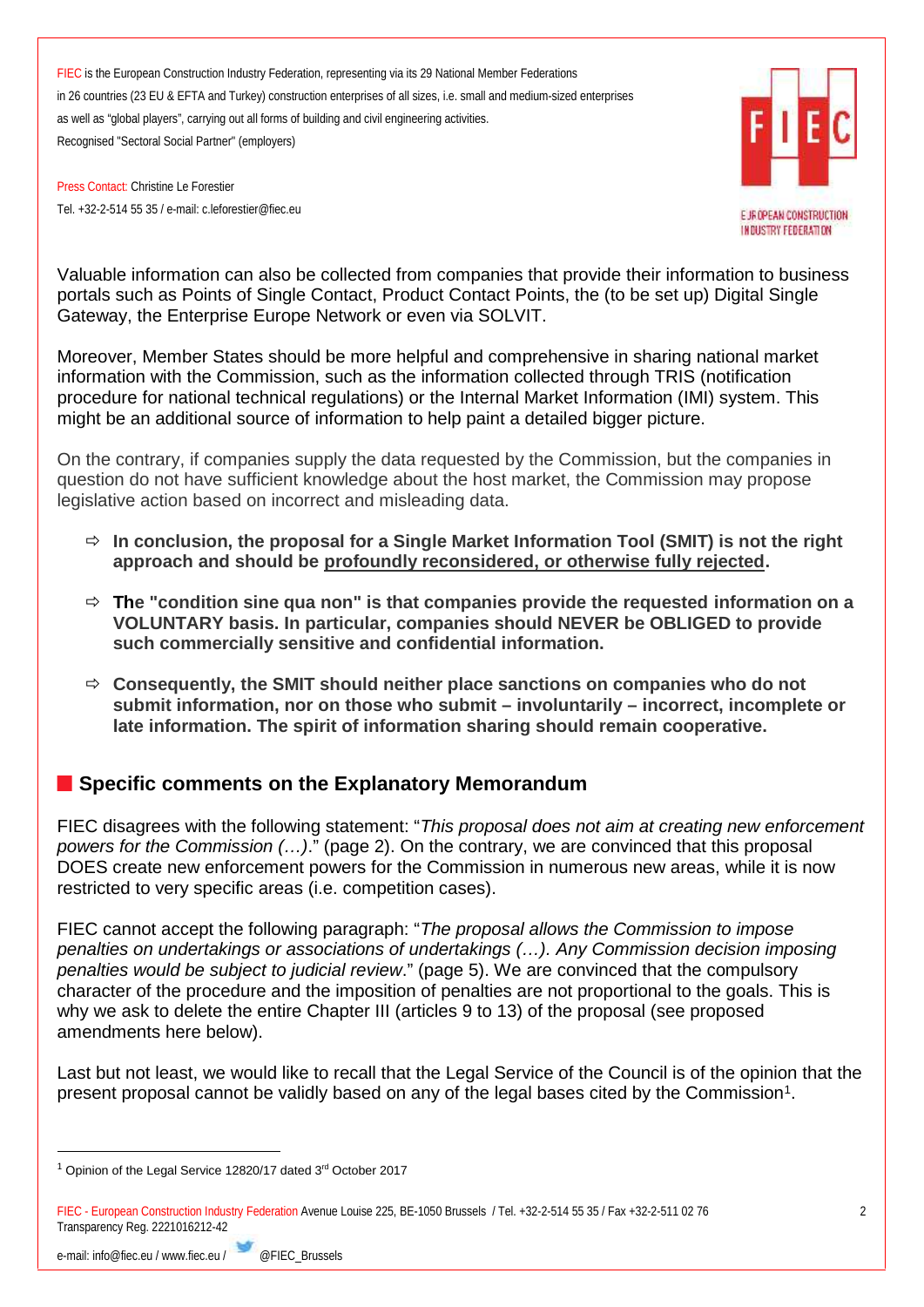Press Contact: Christine Le Forestier Tel. +32-2-514 55 35 / e-mail: c.leforestier@fiec.eu



# **Amendment 1:**

#### **Proposal for a Regulation Recital 11**



# **Amendment 2:**

# **Proposal for a Regulation Recital 12**

| <b>Text proposed by the Commission</b>                                                                                                                                                                                                                                                                                                                                                                       | Amendment                                                    |
|--------------------------------------------------------------------------------------------------------------------------------------------------------------------------------------------------------------------------------------------------------------------------------------------------------------------------------------------------------------------------------------------------------------|--------------------------------------------------------------|
| $()$ environment and energy. Their aim is not<br>to prosecute undertakings for the<br>underpinning behaviour, if any. Accordingly,<br>sanctions provided for in the instrument are<br>designed to address exclusively two<br>instances. They only cover an intentional or<br>through gross negligence lack of a response<br>to a request for information and an<br>intentionally or through gross negligence | () environment and energy. The collected<br>information $()$ |

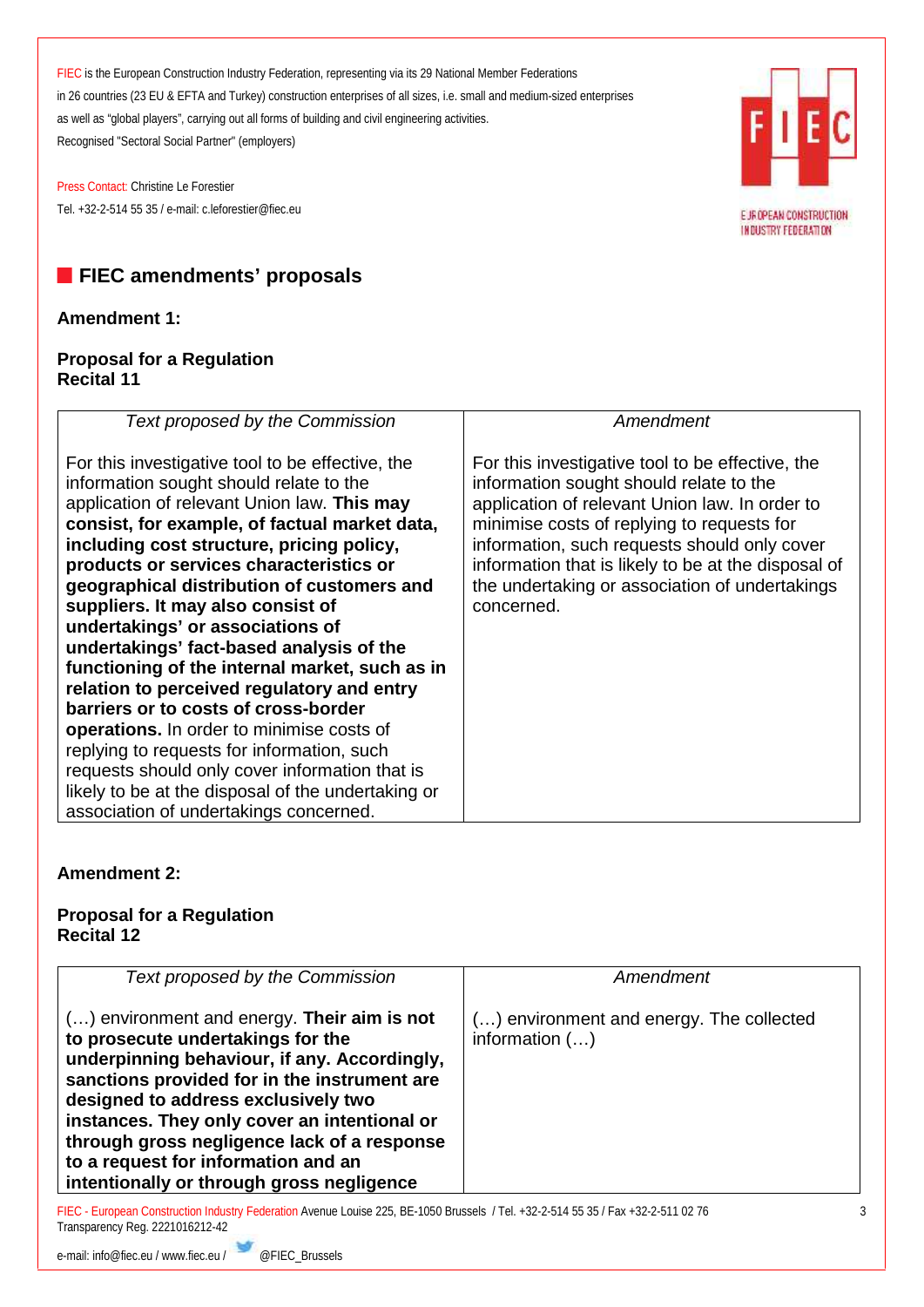Press Contact: Christine Le Forestier Tel. +32-2-514 55 35 / e-mail: c.leforestier@fiec.eu



INDUSTRY FEDERATION

**incorrect, incomplete, or misleading reply.** The collected information (…)

# **Amendment 3:**

#### **Proposal for a Regulation Recital 15**

| Text proposed by the Commission                                                                                                                                                                                                                                                                                                                                                                                                                                                                                                                                                                                                                                                                                                                                                         | Amendment      |
|-----------------------------------------------------------------------------------------------------------------------------------------------------------------------------------------------------------------------------------------------------------------------------------------------------------------------------------------------------------------------------------------------------------------------------------------------------------------------------------------------------------------------------------------------------------------------------------------------------------------------------------------------------------------------------------------------------------------------------------------------------------------------------------------|----------------|
| The Commission should be able to enforce<br>compliance with the requests for information<br>it addresses to any undertaking or<br>association of undertakings, as appropriate,<br>by means of proportionate fines and periodic<br>penalty payments imposed by way of<br>decision. In setting the amounts of fines and<br>periodic penalty payments, the Commission<br>should take due account of the principle of<br>proportionality (including the aspects of<br>appropriateness), in particular as regards<br>small and medium-sized undertakings. The<br>rights of the parties requested to provide<br>information should be safeguarded by giving<br>them the opportunity to make known their<br>views before any decision imposing fines or<br>periodic penalty payments is taken. | <b>DELETED</b> |

**Amendment 4:**

#### **Proposal for a Regulation Recital 16**

| Text proposed by the Commission                                                                                                                                                                                                                                                                                                                                          | Amendment      |  |
|--------------------------------------------------------------------------------------------------------------------------------------------------------------------------------------------------------------------------------------------------------------------------------------------------------------------------------------------------------------------------|----------------|--|
| Taking due account of the principle of<br>proportionality (including the aspects of<br>appropriateness), the Commission should be<br>able to reduce the periodic penalty payments<br>or waive them entirely, when addressees of<br>requests provide the information requested,<br>albeit after the expiry of the deadline. For<br>reasons of legal certainty, it is also | <b>DELETED</b> |  |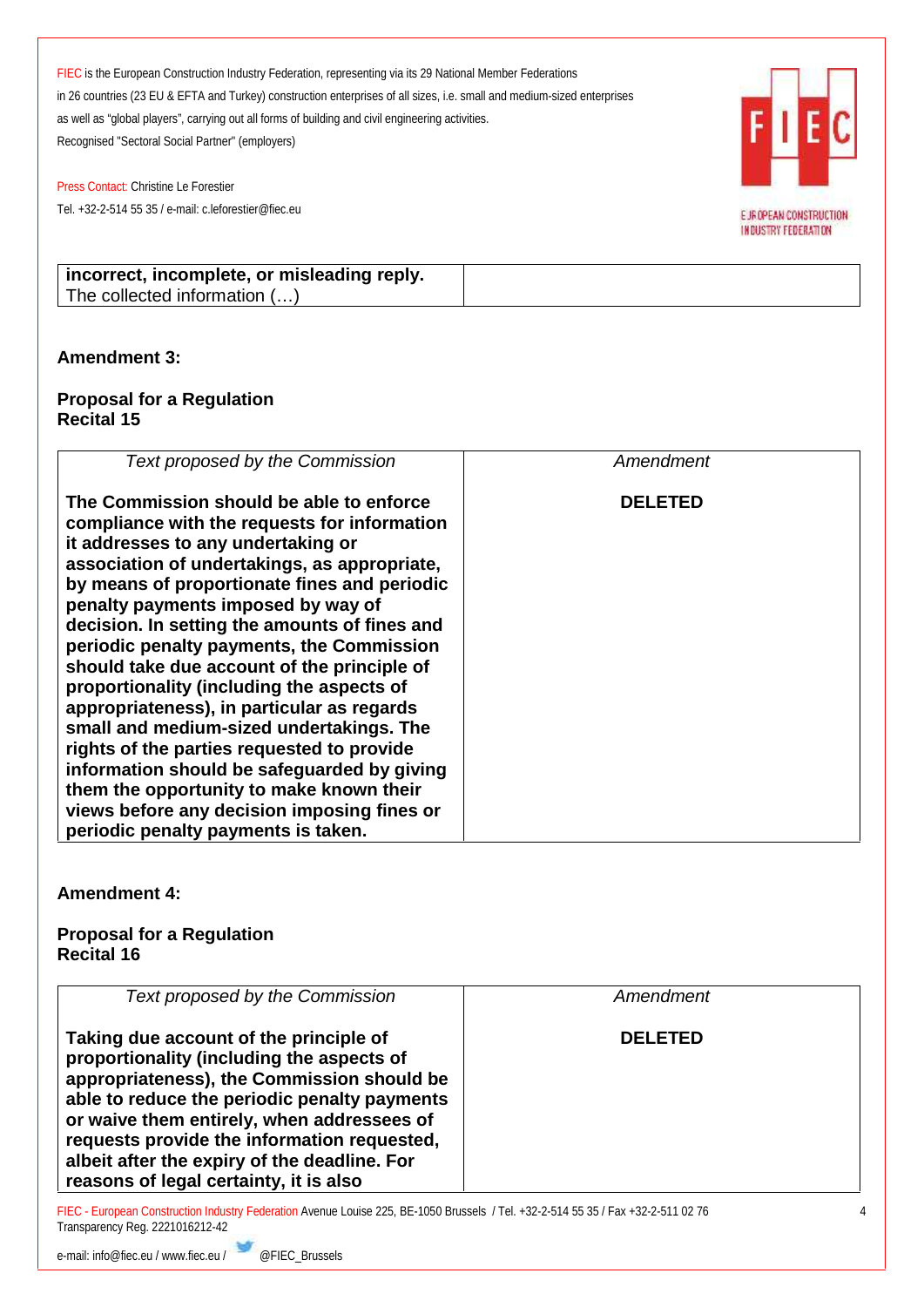E JR OPEAN CONSTRUCTION **INDUSTRY FEDERATION** 

Press Contact: Christine Le Forestier Tel. +32-2-514 55 35 / e-mail: c.leforestier@fiec.eu



# **Amendment 5:**

**Proposal for a Regulation Recital 17**

| Text proposed by the Commission                                                                                                                                                                                                                                                                                                                         | Amendment      |
|---------------------------------------------------------------------------------------------------------------------------------------------------------------------------------------------------------------------------------------------------------------------------------------------------------------------------------------------------------|----------------|
| The Court of Justice should, in accordance<br>with Article 261 TFEU, have unlimited<br>jurisdiction in respect of decisions by which<br>the Commission imposes fines or periodic<br>penalty payments under this Regulation,<br>which means that it may cancel, reduce or<br>increase the fine or periodic penalty payment<br>imposed by the Commission. | <b>DELETED</b> |

**Amendment 6:**

#### **Proposal for a Regulation Article 5 – paragraph 3 – 1 st sentence**

| Text proposed by the Commission                    | Amendment                                         |
|----------------------------------------------------|---------------------------------------------------|
| The undertakings or association of undertakings    | The undertakings or association of                |
| concerned by the request as referred to in Article | undertakings concerned by the request as          |
| 4 are obliged to provide only information that is  | referred to in Article 4 provide information that |
| at their disposal.                                 | is at their disposal on a voluntary basis.        |

# **Amendment 7:**

#### **Proposal for a Regulation Article 6 – paragraph 2**

| Text proposed by the Commission                                                                                                           | Amendment                                                                                                                                 |  |
|-------------------------------------------------------------------------------------------------------------------------------------------|-------------------------------------------------------------------------------------------------------------------------------------------|--|
| The simple request referred to in paragraph 1<br>shall state the legal basis and its purpose,<br>specify what information is required and | The simple request referred to in paragraph 1<br>shall state the legal basis and its purpose,<br>specify what information is required and |  |
| FIEC - European Construction Industry Federation Avenue Louise 225, BE-1050 Brussels / Tel. +32-2-514 55 35 / Fax +32-2-511 02 76         |                                                                                                                                           |  |

Transparency Reg. 2221016212-42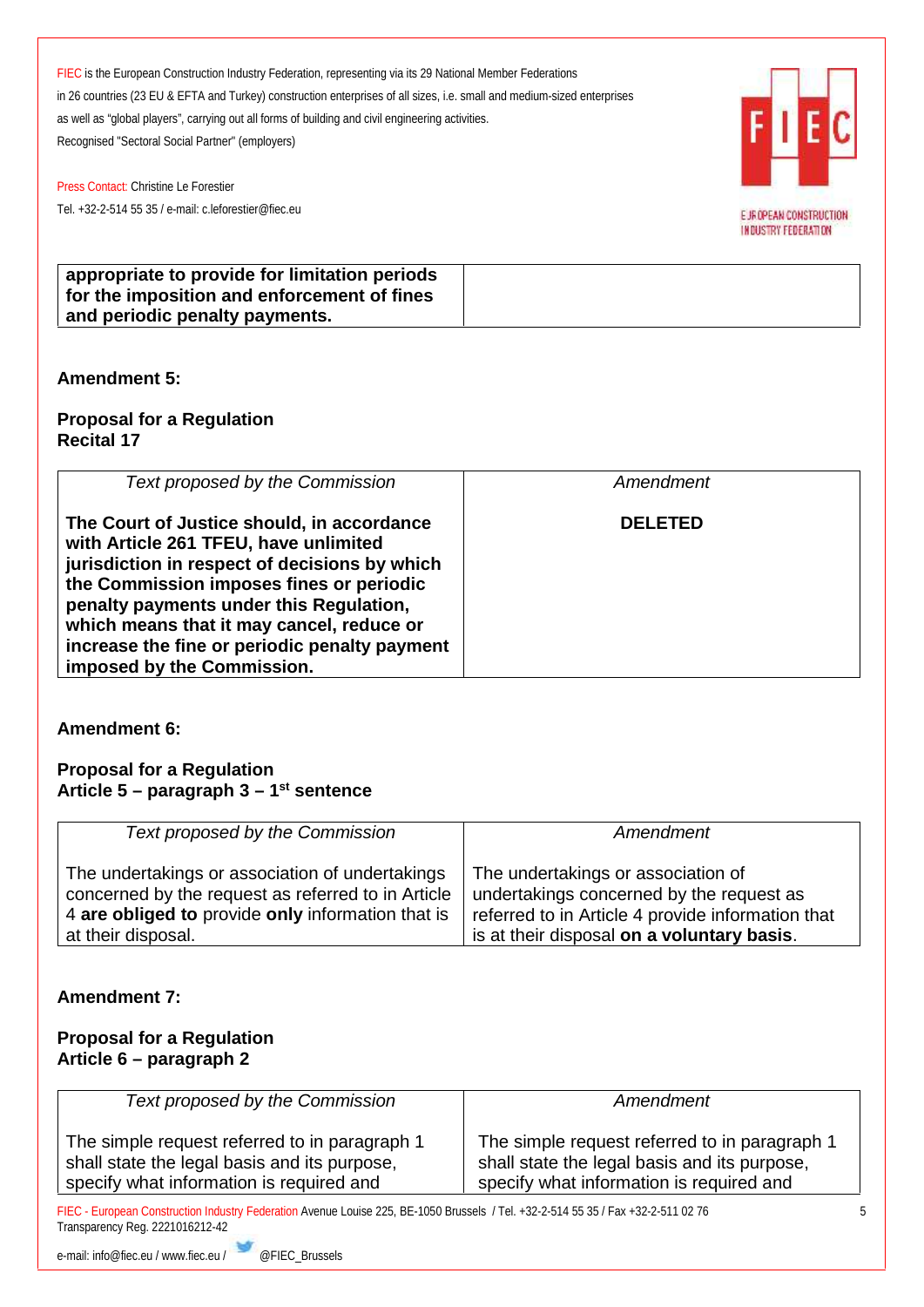E JR OPEAN CONSTRUCTION **INDUSTRY FEDERATION** 

Press Contact: Christine Le Forestier Tel. +32-2-514 55 35 / e-mail: c.leforestier@fiec.eu

| prescribe a proportionate time limit within which<br>the information is to be provided. It shall also<br>refer to the fines provided for in Article 9(1) | prescribe a proportionate time limit within<br>which the information is to be provided. |
|----------------------------------------------------------------------------------------------------------------------------------------------------------|-----------------------------------------------------------------------------------------|
| for supplying incorrect or misleading<br>information.                                                                                                    |                                                                                         |

# **Amendment 8:**

# **Proposal for a Regulation Article 6 – paragraph 3**

| Text proposed by the Commission                                                                                                                                                                                                                                                                                                                                                                                                | Amendment                                                                                                                                                                                                                                  |
|--------------------------------------------------------------------------------------------------------------------------------------------------------------------------------------------------------------------------------------------------------------------------------------------------------------------------------------------------------------------------------------------------------------------------------|--------------------------------------------------------------------------------------------------------------------------------------------------------------------------------------------------------------------------------------------|
| The decision referred to in paragraph 1 shall<br>state the legal basis, the purpose of the request,<br>specify what information is required and<br>prescribe a proportionate time limit within which<br>the information is to be provided. It shall also<br>indicate the fines provided for in Article 9(1)<br>and the periodic penalties payments provided<br>for in Article 9(2), as appropriate.<br>$\left( \ldots \right)$ | The decision referred to in paragraph 1 shall<br>state the legal basis, the purpose of the<br>request, specify what information is required<br>and prescribe a proportionate time limit within<br>which the information is to be provided. |

# **Amendment 9:**

#### **Proposal for a Regulation Article 7 – paragraph 1a (new)**

| Text proposed by the Commission | Amendment                                                                                                                           |
|---------------------------------|-------------------------------------------------------------------------------------------------------------------------------------|
|                                 | The undertakings or associations of<br>undertakings provide the requested<br>information to the Commission on a<br>voluntary basis. |

# **Amendment 10:**

#### **Proposal for a Regulation Article 7 paragraph 2**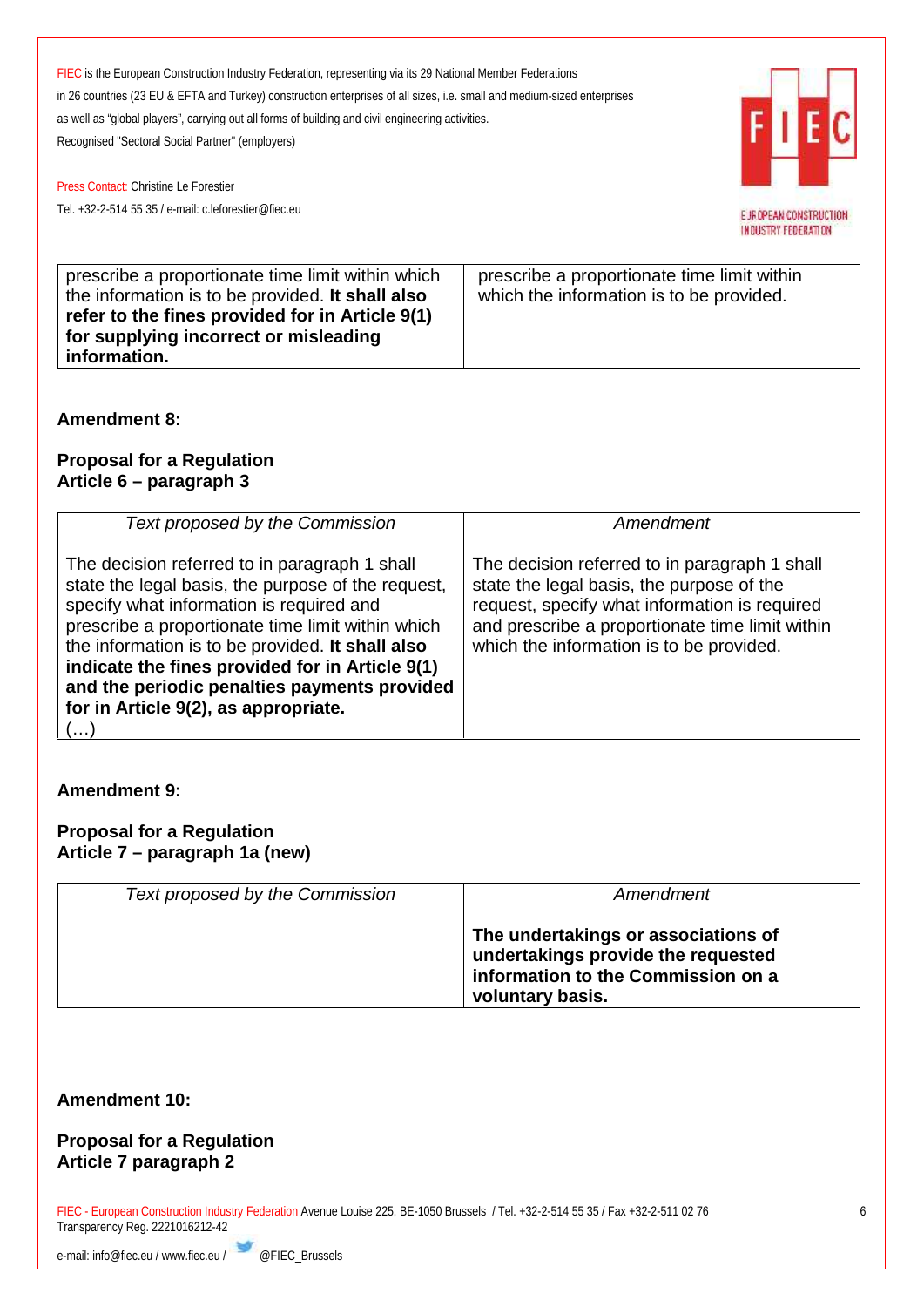Press Contact: Christine Le Forestier Tel. +32-2-514 55 35 / e-mail: c.leforestier@fiec.eu



| Text proposed by the Commission                                                                                                                                                                                                                                                                                                                                                                                                                                                                                                                                                                                                                         | Amendment                                                                                                                                                                                                                                                                                                                                                                                                                                         |  |
|---------------------------------------------------------------------------------------------------------------------------------------------------------------------------------------------------------------------------------------------------------------------------------------------------------------------------------------------------------------------------------------------------------------------------------------------------------------------------------------------------------------------------------------------------------------------------------------------------------------------------------------------------------|---------------------------------------------------------------------------------------------------------------------------------------------------------------------------------------------------------------------------------------------------------------------------------------------------------------------------------------------------------------------------------------------------------------------------------------------------|--|
| The Commission shall give the addressee the<br>opportunity to indicate which information it<br>considers to be covered by the obligation of<br>professional secrecy.<br>The undertaking of association of undertakings<br>submitting information pursuant to Article 5 shall<br>clearly indicate which information it considers to<br>be confidential stating the reasons for such<br>confidentiality claim, and provide the<br>Commission with a separate non-confidential<br>version of the submission. When information is to<br>be provided by a certain deadline, the same<br>deadline shall apply for providing the non-<br>confidential version. | The undertaking or association of undertakings<br>voluntarily submitting confidential information<br>pursuant to Article 5 shall clearly indicate which<br>information it considers to be confidential and<br>provide the Commission with a separate non-<br>confidential version of the submission. When<br>information is to be provided by a certain<br>deadline, the same deadline shall apply for<br>providing the non-confidential version. |  |

# **Amendment 11:**

#### **Proposal for a Regulation Article 7 – paragraph 4**

| Text proposed by the Commission                                                                                                                                                                                                                                                                                                                                                                                                                                                                                                                                                                                                                                                                                                                  | Amendment      |
|--------------------------------------------------------------------------------------------------------------------------------------------------------------------------------------------------------------------------------------------------------------------------------------------------------------------------------------------------------------------------------------------------------------------------------------------------------------------------------------------------------------------------------------------------------------------------------------------------------------------------------------------------------------------------------------------------------------------------------------------------|----------------|
| The Commission shall verify whether the<br>confidentiality claim of the information<br>transmitted made by the respondent<br>undertakings or associations of undertakings<br>under subparagraph 2 of paragraph 2 is well-<br>founded and proportionate.<br>After giving the undertaking or association of<br>undertakings concerned the opportunity of<br>making known its views, the Commission<br>may take a decision finding that the<br>information claimed to be confidential is not<br>protected, and setting a date after which the<br>information is to be disclosed. That period<br>shall not be less than 1 month.<br>That decision shall be notified to the<br>undertaking or association of undertakings<br>concerned without delay. | <b>DELETED</b> |